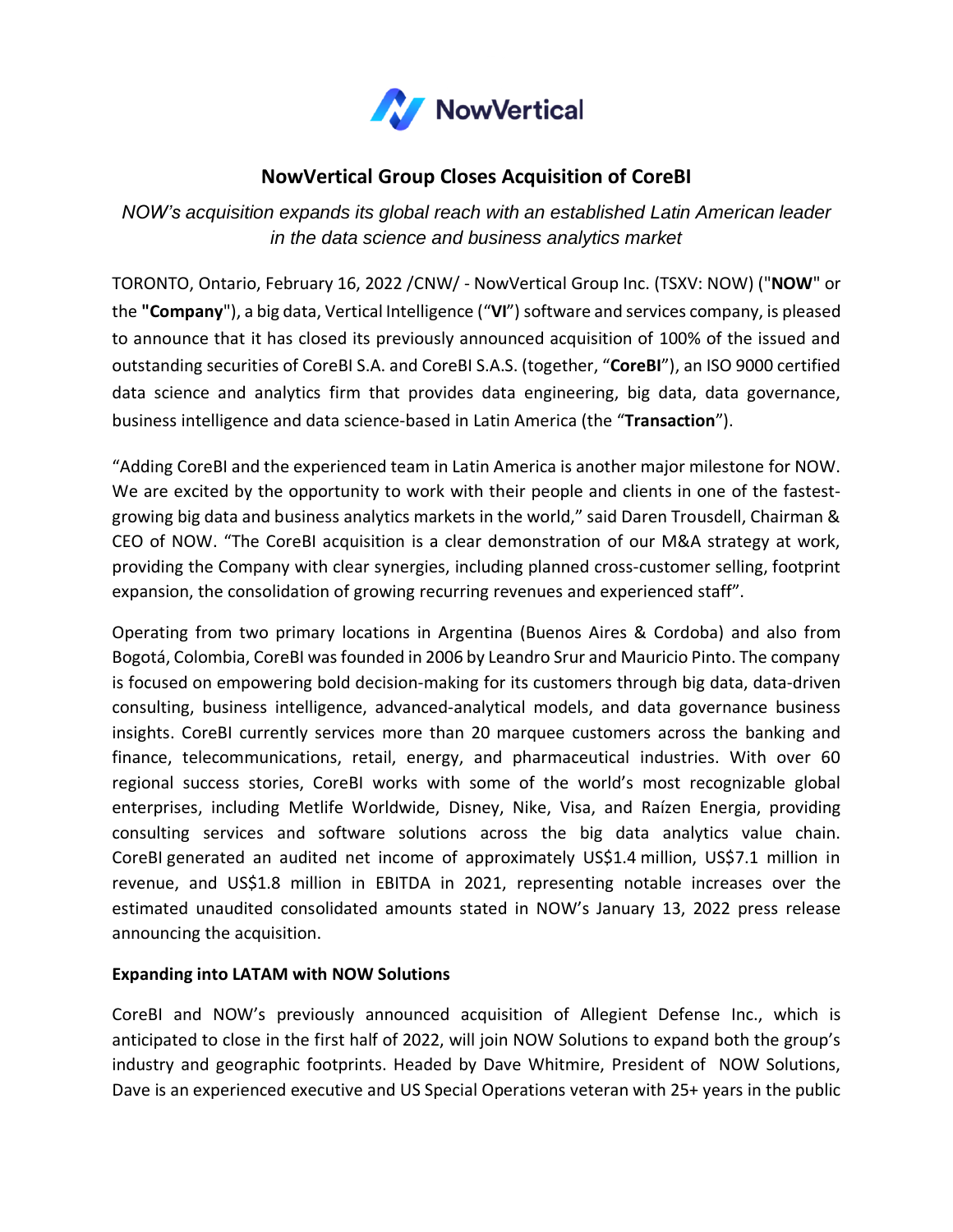

and private sectors. The solutions group offers customers an industry-specific, expert-led service and consulting team ideally positioned to provide organization-wide strategy and implementation guidance.

By offering transformational services across verticals, NOW Solutions provides the Company with significant advantages over traditional software providers and other consolidators by streamlining integrations and leveraging cross-platform selling opportunities and synergies. As a critical component of the Company's virtuous value business model, NOW Solutions accelerates software sales cycles and improves service margins by offering NOW's proprietary software across verticals to existing clients. To learn more about NOW Solutions, visit the Company's website at: <https://www.nowvertical.com/solutions>

### **Transaction Details**

Pursuant to the terms of a share purchase agreement dated January 12, 2022, the Company acquired CoreBI for total aggregate consideration of up to US\$8.0 million, consisting of (i) a cash payment of US\$3.0 million on closing, (ii) a contingent cash payment of US\$1.75 million payable on the 12-month anniversary of closing provided certain corporate objectives are satisfied, and (iii) up to a maximum aggregate of US\$3.25 million in the form of an earn-out, payable to the vendors on the first, second, third and fourth year anniversaries of closing upon CoreBI achieving certain adjusted EBITDA targets.

### **About NowVertical Group Inc.**

NOW is a big data, Vertical Intelligence ("**VI**") software and services company that is growing organically and through acquisition. NOW's VI solutions are organized by industry vertical and are built upon a foundational set of data technologies that fuse, secure, and mobilize data in a transformative and compliant way. The NOW product suite enables the creation of high-value VI solutions that are predictive in nature and drive automation specific to each high-value industry vertical. For more information about the Company, visit [www.nowvertical.com.](http://www.nowvertical.com/)

*Neither the TSX Venture Exchange nor its Regulation Services Provider (as that term is defined in the policies of the TSX Venture Exchange) accepts responsibility for the adequacy or accuracy of this release.*

For further information, please contact:

Daren Trousdell, Chief Executive Officer e: [daren@nowvertical.com](mailto:daren@nowvertical.com) t: (212) 302-0868 or Glen Nelson, Investor Relations